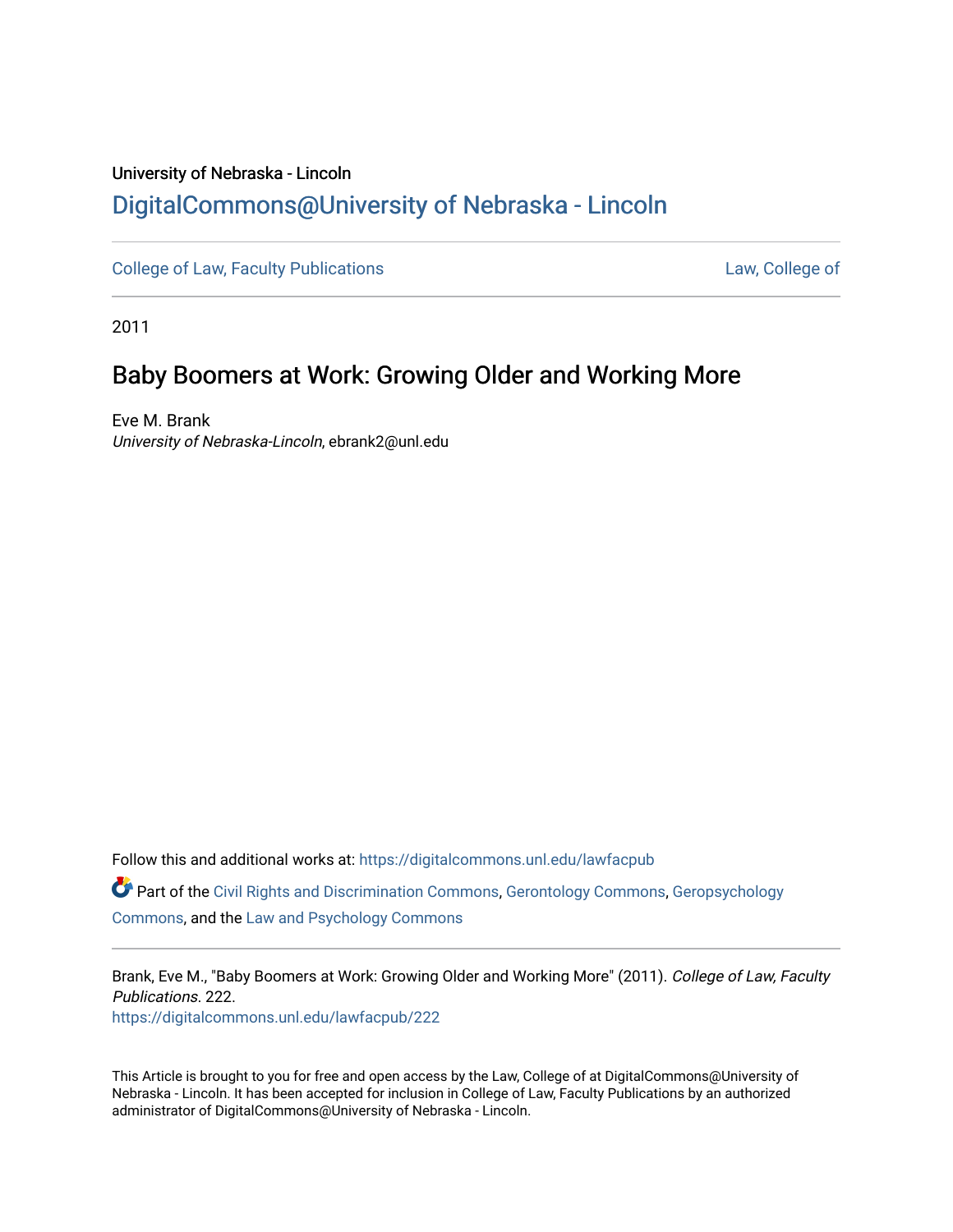

Published as chapter 5 (pp. 93–105) in *Disability and Aging Discrimination: Perspectives in Law and Psychology*, edited by Richard L. Wiener and Steven L. Willborn, New York: Springer Science + Business Media, 2011; doi: 10.1007/978-1-4419-6293-5\_5 Copyright © 2011 Springer Science+Business Media, LLC. Used by permission. First published October 5, 2010.

Chapter 5

# **Baby Boomers at Work: Growing Older and Working More**

Eve M. Brank

Department of Psychology, Law-Psychology Program, University of Nebraska–Lincoln, Lincoln, Nebraska, USA

*Corresponding author* – E. M. Brank, email [ebrank2@unl.edu](mailto:ebrank2@unl.edu)

"Take the sum of human achievement in action, in science, in art, in literature—subtract the work of the men above 40, and while we should miss great treasures even priceless treasures, we would practically be where we are today *. . .* The effective, moving, vitalizing work of the world is done between the ages of 25 and 40" (Bliss, 1991, p. 323). Dr. William Osler—author, professor, and esteemed physician—spoke those words in 1905 when he was 55 years old and leaving the employment of Johns Hopkins for a prestigious position at Oxford University. He went on to say, "*. . .* the uselessness of men above 60 years of age, and the incalculable benefit it would be in commercial, political and in professional life if, as a matter of course, men stopped work at this age" (p. 323). Osler continued by alluding to a euthanasia scheme from Anthony Trollope's novel, *The Fixed Period.* His comments were meant to cleverly reflect his humility for his own work and critique the status of universities that hired faculty for life. His sarcasm and subtleties were missed by much of the media reporting on the farewell address, and they assumed he was truly in favor of euthanasia (e.g., *The New York Times*, 1905). Despite Dr. Osler's cynical intent, soon some older Americans feared being *oslerized* (Elster, 2006).

Why did the media and society in general respond in such a way to Dr. Osler's sarcastic comments? Perhaps Dr. Osler spoke what many silently believed and felt about older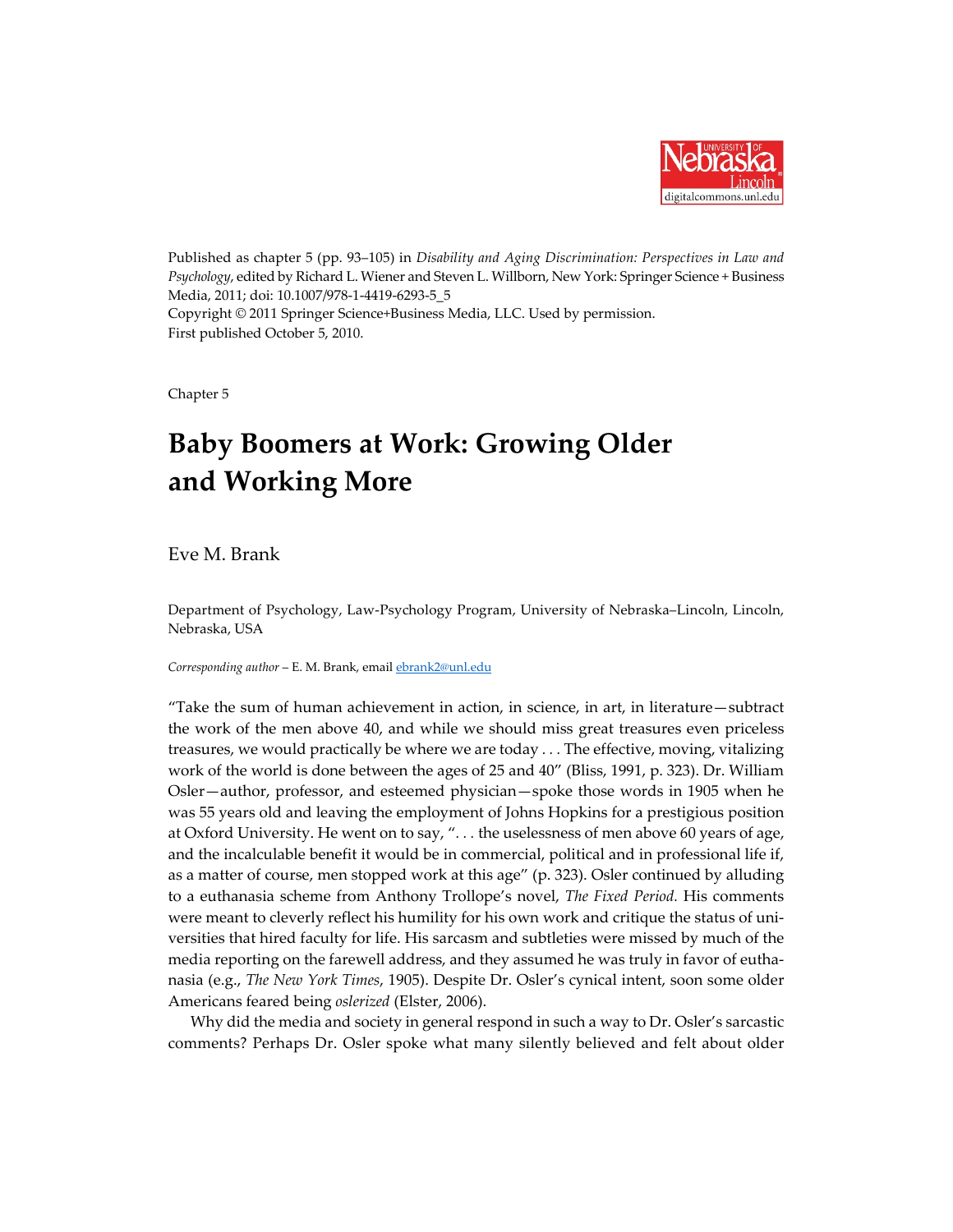adults and the process of growing older. Even though he had a humorous intent, his comments seemed believable by many who heard them. At the time of Dr. Osler's speech, the United States was still in the process of transforming from an agrarian to industrial society. In more agrarian societies, old age is generally venerated, but in industrialized societies older people lose their place of authority (Butler, 2009). As such, old age is no longer respected but feared.

Certainly if Dr. Osler made his same speech today and it was taken at face value, it would create a stir, but for what reason? Would it be true or feigned outrage? Now, over a century later, 40 is popularly referred to as the "new 30" (Tierney, 2004) with it common for people to start careers or families at 40 years of age or older. Statistics and anecdotes substantiate an underlying and ubiquitous notion that growing older is something to fight (Nelson, 2002). In the current chapter, I will first detail the legal framework for workplace age discrimination and court case examples that have largely mirrored race and gender discrimination law. Next, I will discuss the psychological research that details the consequences of age discrimination with a particular focus on the combined effects of stereotype assimilation and notions of deservingness of respect. Last, I will suggest that until we know the causes of age discrimination, we cannot legitimately address its consequences the same way we have addressed other forms of discrimination. Specifically, I will argue that legislating against age discrimination is inherently different from laws against other forms of discrimination because of the fundamental distinctions between the discrimination targets (e.g., that most people will develop into the target group for age, but that similarly cannot occur with most other target groups). In other words, making laws that ban age discrimination is a futile attempt to prohibit the fear and misconceptions of growing old.

#### **Legal Framework for Workplace Age Discrimination**

The Age Discrimination in Employment Act of 1967 (ADEA) makes it unlawful to discriminate in employment settings based on older age.1 The Act is intended to protect applicants and employees 40 years of age or older from age-based discrimination when employers make decisions about hiring, promotion, compensation, and other job-related determinations. The ADEA was enacted based on the premise that older workers were disadvantaged in finding, retaining, and regaining employment. The Act states that its purpose is to prohibit arbitrary age discrimination and promote employment for older persons based on their abilities (Sec. 2). At its inception, the Act was limited to persons who were at least 40 but less than 65 years of age. In the 20 years that followed its enactment, the upper age limit was first extended to age 70 and then eliminated entirely (with some exceptions) (Frolik & Barnes, 2007). Before the law was enacted, many private job openings included age-based limits (Bessey & Ananda, 1991; Graebner, 1984). In fact, more than 60% of nonskilled industrial jobs had age limits between 35 and 49 years old (Bessey & Ananda, 1991), and mandatory retirement policies were quite common (Frolik & Barnes, 2007).

Age discrimination law is based on the template of the Civil Rights Act of 1964 (Title VII), which prohibits discrimination based on race, color, religion, sex, or national origin (Van Ostrand, 2009). The Equal Employment Opportunity Commission (EEOC) enforces these discrimination laws, and the courts often apply Title VII–type analyses. But, it was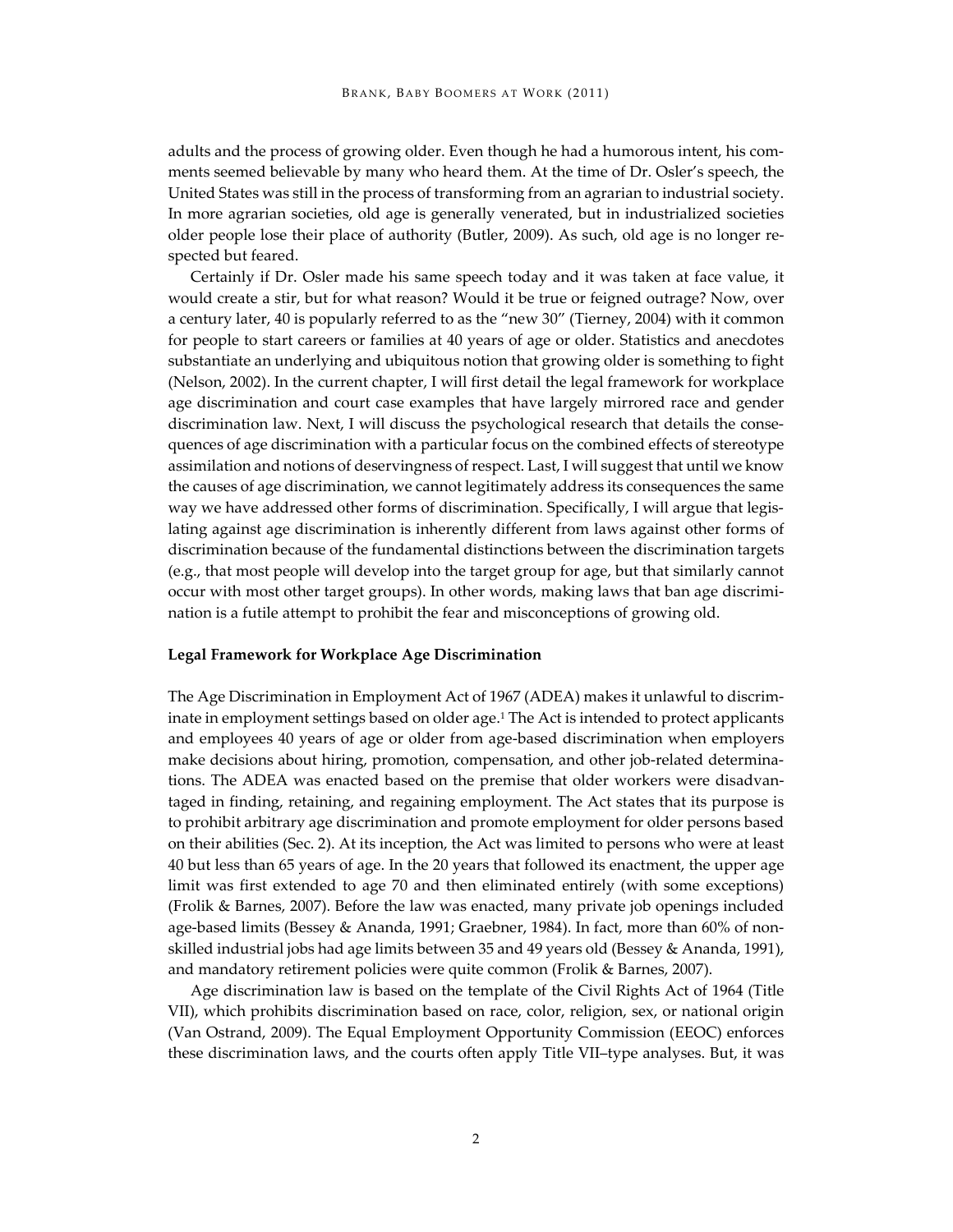clear even before its inception that age discrimination was distinct from discrimination protected under Title VII. Congress originally rejected proposals to include age with the other protected classes within Title VII (Eglit, 1986). Not until Williard Wirtz, then Secretary of Labor, reported to Congress that workplace age discrimination was a problem (Wirtz, 1965) did Congress pass the ADEA. Through his report,Wirtz demonstrated that, unlike racial discrimination, age discrimination was not based on hatred or dislike of the older workers, rather the discrimination was based on faulty assumptions about older person's abilities. Therefore, from the very beginning, the ADEA did not endeavor to address vindictive employment policies but rather general societal negative, and usually untrue, notions about growing old. Despite the superficial similarities between Title VII and the ADEA, the ADEA's original goal was quite different from addressing discrimination based on hostile intent that is commonly believed to be the underlying basis for racial and gender discrimination (Crosby & Dovidio, 2008). In other words, the ADEA purposed to promote the new and continued employment of older persons by addressing the misconceptions about older workers.

Notwithstanding the intentions and progress of the ADEA, workplace age discrimination still occurs. In the four decades since the inception of the ADEA, US courts have addressed a number of issues arising in alleged cases of age discrimination. Case law primarily focuses on the issues of (1) disparate treatment, and (2) adverse impact. Both types of claims are addressed pursuant to the Supreme Court's model from *McDonnell Douglas Corp. v. Green* (1973)<sup>2</sup> as amended by *Reeves v. Sanderson Plumbing Products, Inc.* (2000). Under disparate treatment, plaintiffs must demonstrate that they were intentionally treated less favorably because they are older (i.e., within the protected age group). Under adverse impact, plaintiffs must demonstrate, usually with statistical data (Labriola, 2009), that a facially neutral employment policy has more negative effects on employees within the protected age group.Within both types of claims, courts have grappled with how plaintiffs can prove age discrimination—how much burden should be placed on the employee versus the employer, what kind of evidence is appropriate, and how much evidence is sufficient (chapter 1 by R. L. Wiener and S. N. Keller, this volume). Generally, the courts have answered these questions for ADEA claims by applying principles from Title VII (Green, 2005).

The ADEA prohibits age discrimination in hiring decisions, but these kinds of cases are extremely difficult because there are generally no records of why a person was not offered a job, or why an interview was not extended. The courts usually defer to the judgment of the employers in choosing among qualified candidates and allow subjective evaluations of candidate's employment suitability (*Shute v. Vigo County School*, 1993), but sometimes an older employee is able to successfully demonstrate discrimination in hiring (*Byrnie v. Town of Cromwell*, 2001). In general, the courts are reluctant to act as a "super-personnel" department (*Byrnie v. Town of Cromwell*, 2001) second-guessing business decisions (*Shute v. Vigo County School*, 1993). This means that absent clear evidence of discrimination in hiring, an older applicant will have a very difficult time establishing a cause of action (Frolik & Barnes, 2007). Many times not only will there not be reasons provided to the applicant why someone else was given the job but there may not be any paper record of the company's hiring processes (Frolik & Barnes, 2007).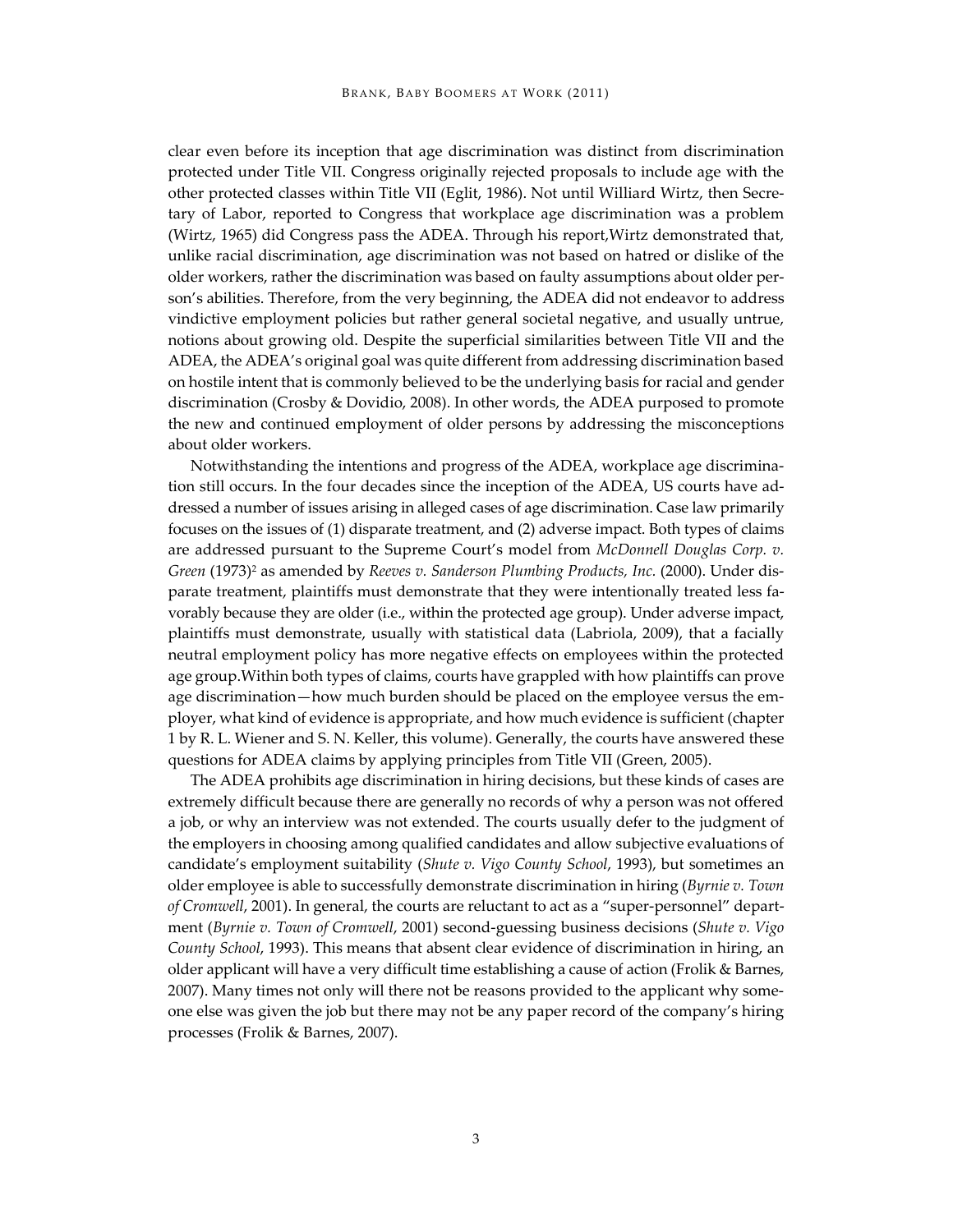Because of the difficulty in establishing a discrimination in hiring decision case, most of the age discrimination case law involves those decisions that occur once a person has been hired—specifically, employment termination and advancement. These cases will have more of a "paper trail" than the hiring decisions and that should make them somewhat easier to prove. Companies are often required to make a reduction in force that involves reducing positions and employee numbers (e.g., *Sprint/United Management Company v. Mendelsohn*, 2008), and companies must also decide who to promote (e.g., *Whitman v. Mineta*, 2008). Both instances are fraught with decision making that can lead to age discrimination or suspicions of age discrimination.

In demonstrating that an employer discriminated against an employee in termination or promotion decisions, the employee can establish a claim based on direct or indirect evidence of discrimination. Direct evidence denotes a specific link between the discriminatory employment action and the underlying negative attitudes toward older adults (*Yates v. Rexton,* 2001). Indirect, or circumstantial, evidence is proof that does not facially suggest discrimination, but a trier of fact could reasonably conclude that such discrimination did occur. In addition, the discrimination source must be a company decision maker (*Rowan v. Lockheed Martin Energy Sys., Inc.*, 2004) and in the context of company decision making (*Bush v. Dictaphone Corp.*, 1998). Sometimes workplace comments are indicative of negative stereotypes held in the workplace (McCann & Giles, 2002). Statements about an employee being "too damn old to do [his] job" and that he "was so old [he] must have come over on the Mayflower" (*Reeves v. Sanderson,* 2000, p. 2110) were found to be evidence of discrimination. In contrast, another supervisor told co-workers that he planned to replace a 63 year-old female employee "with a young chippie with big tits" (*Glanzman v. Metropolitan Management Corporation*, 2004). Because there were other reasons for the employee's dismissal, an age discrimination case was unfounded. These two cases (*Reeves* and *Glanzman*) exemplify how the courts can differentially weigh evidence of age discrimination.

In *Gross v. FBL Financial Services* (2009) the Supreme Court decided an issue that had been dividing the circuit courts. Jack Gross at age 54 was reassigned to a different position while his former position was given to someone younger. At trial, the jury was instructed that they should find in favor of Gross if his age was a "motivating factor" in his employer's decision. After an appeal and reversal, the Supreme Court reversed and remanded saying not only were the jury instructions incorrect but also the ADEA supports a cause of action only if the employment decision was made "because of" age. In other words, the mixed motives jury instructions are not appropriate in ADEA claims the way they are for Title VII claims. In other discrimination cases (i.e., those involving race, color, religion, sex, or national origin), a complainant can establish that the discrimination was a motivating factor for an employment decision, even if other factors were also at play. The *Gross* case makes age discrimination cases more difficult for plaintiffs because the burden is on the plaintiff to prove that the adverse employment decision resulted *because of* the employee's age (see chapter 1 by R. L. Wiener and S. N. Keller, this volume).

A difficulty and difference with age discrimination versus other cases of discrimination is the continuous senescence of the protected class. Not only is a person's class designation mutable based on chronological age (i.e., as a person ages they will become part of the protected class) but, unlike gender and race, protected and unprotected status is not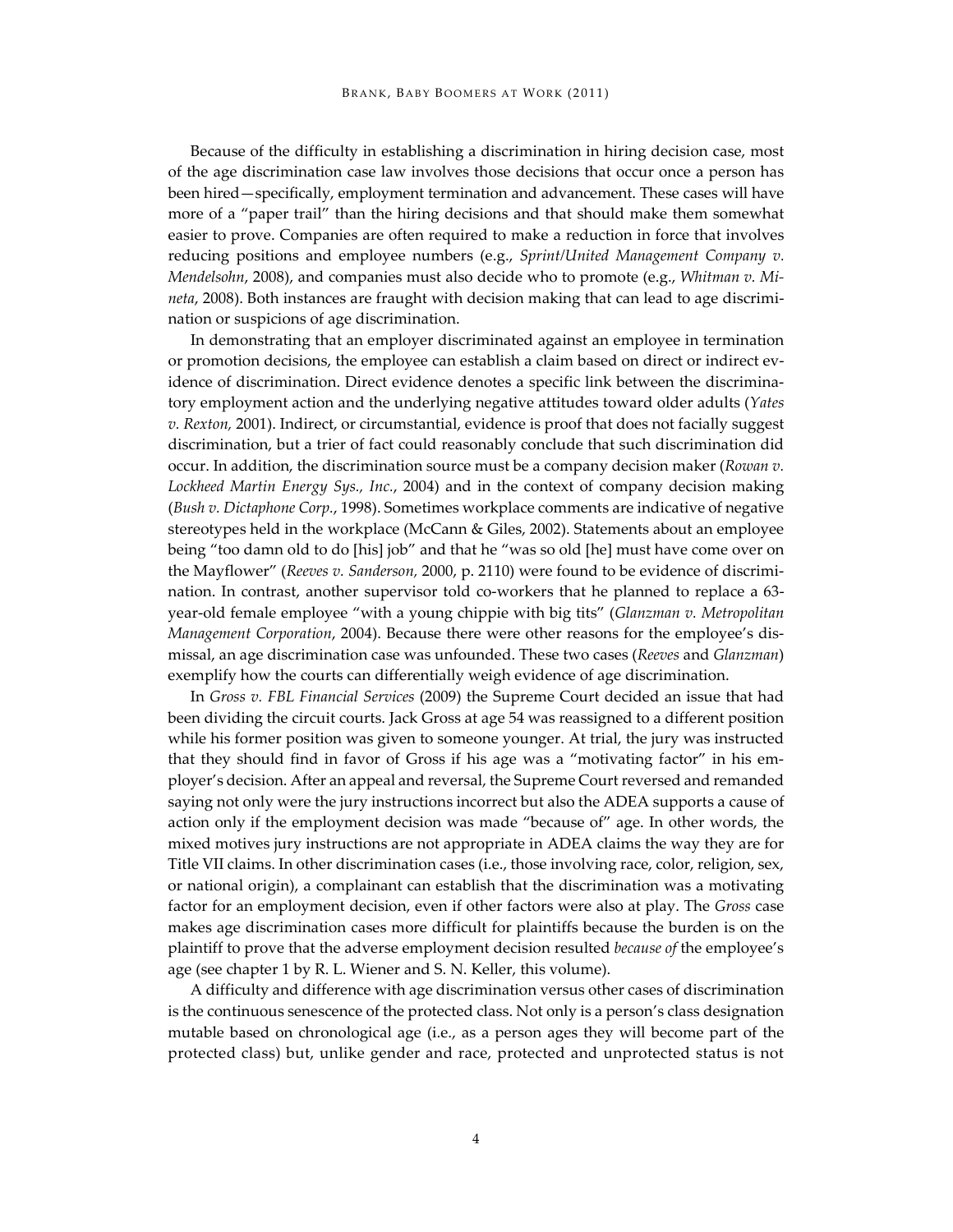mutually exclusive. An age discrimination case could involve a situation where an employer wrongfully chooses one member of the protected class (e.g., a 45-year-old) over another member of the protected class (e.g., a 70-year-old) (Bessey & Ananda, 1991). The important consideration is that he or she is younger than the plaintiff (*O'Conner v. Consolidated Coin Centers Corp.*, 1996). And, designations of less "senior people" can legitimately mean less time in the company (*Bell v. Raytheon*, 2009). Similarly, even the use of the word "old" can hold the double meaning of "old" as in later chronological age that might indicate discrimination or "old" as in former employee that would not indicate discrimination (*E.E.O.C. v. Maricopa Co.*, 2007). Despite the intentions of the ADEA, the above sampling of cases demonstrates that workplace age discrimination still occurs and may be more legally difficult to prove than other forms of discrimination. This is particularly troubling because the older adult population is the only group that transcends all other protected classes and is virtually inevitable for everyone.

## **Empirical Research and Implications for Workplace Age Discrimination**

As more baby boomers reach and exceed retirement age, crass statements and discriminatory policies against older adults will likely increase. Of course, if a workplace situation turns into a court case, that means a claim was raised by an employee or applicant, and pursuant to *Gross*, there is a heavy burden on the employee. How many other ageist interactions occur without legal attention? Unfortunately psychological research suggests that it is likely that many, if not most, cases of age discrimination are never brought, and if a plaintiff does bring a claim it is difficult to prove and may be particularly difficult for an older plaintiff simply because of accessibility issues (Adams, 2000; Dunlop, Rothman, & Entzel, 2000). The next section will examine two reasons why this may be true: (1) negative attitudes against aging are prevalent because ageist stereotypes are socially acceptable, and (2) older adults may feel that they are deserving of less respect and therefore they unknowingly and without complaint accept the negative stereotypes and treatment.

### *Societal Acceptability of Ageism*

Recent medical and safety advances have significantly increased the life expectancy in the United States and other industrialized nations (Arias, 2006). Yet, people do still physically and mentally change as they age. Although many age-based changes are easily visible yet considered nonpathological—such as graying of the hair or wrinkling of the skin (Warner, 2003)—other physical and cognitive changes create vulnerabilities in a person's body and mind that increase the risks of injury, illness, and ultimately death (Miller, 1999). Importantly, even with the vulnerabilities that come with aging, older adults mostly function within normal levels of cognition (Dunkin & Kasl-Godley, 2000) and can be actively involved in society (Jarvik & Small, 2000). Research is mixed about the effects of aging on intelligence. Most research suggests that fluid intelligence (ability to solve novel problems without any prior training) declines slightly with age (Stuart-Hamilton, 2003, but see Beier & Ackerman, 2003), but crystallized intelligence (knowledge a person has) remains unchanged and can even improve. Although fluid intelligence and memory ability declines are thought to be inevitable, they may be inflated by self-report. As a case in point, Parkin and Walter's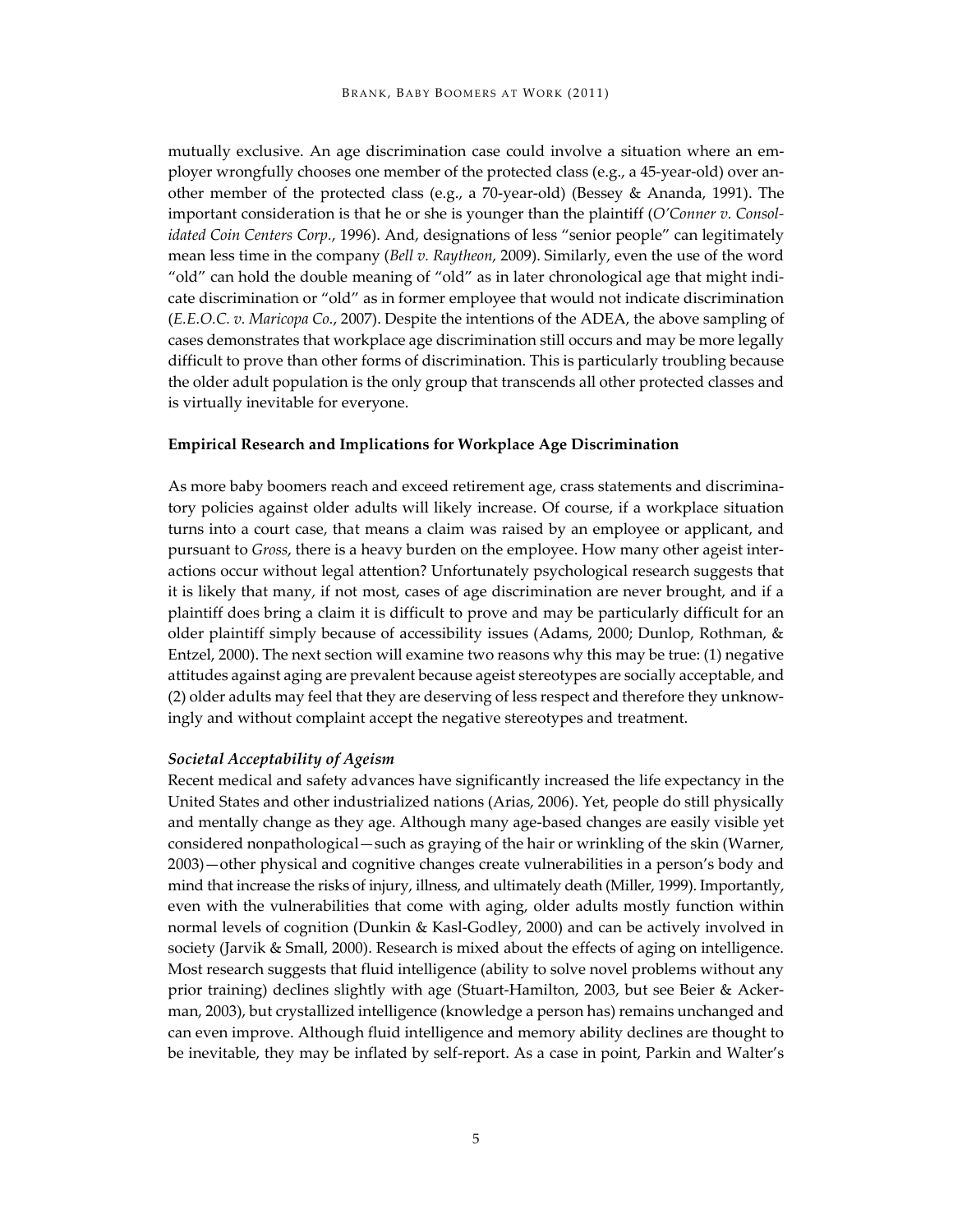(1992) older adult participants were significantly less confident than younger participants about their abilities even when they were correct in the memory task. In other words, research on intelligence and memory certainly does not support discriminating in employment situations based solely on age—the evidence simply is not there to indicate that age is a clear indication of inability.

Research suggests that negative age stereotypes are more prevalent than gender and race stereotypes (Nosek, Banaji, & Greenwald, 2002). The prevalence of these ageist stereotypes leads to older adults trying to appear younger in order to succeed at work (Lee, Czaja, & Sharit, 2009; Leonard & Johnson, 2007). Many older workers believe that in order to break through the "silver ceiling" they must look younger (Weiss, 2002), Currently, Botox injections (used to reduce the appearance of wrinkles) are the most popular cosmetic surgery procedure. In fact, "Botox Parties" are opportunities for groups of people to enjoy a festive atmosphere while reducing the appearance of aging (Sobel, 2002).

Society in general places a strong emphasis on youth and vitality (Pasupathi & Lockenhoff, 2002). Television shows and commercials rarely include older adults but when they are present, older adults are generally portrayed as comically amusing either physically, cognitively, or sexually (Zebrowitz & Motepare, 2000). Similar biases are also found in children's story books (Ansello, 1978). Even in death it seems we are age-biased. Anderson and Han (2008) coded how old people looked in their obituary pictures and compared that age to actual age at death. They found that the age discrepancy increased with age. In other words, obituary pictures are less age-accurate the older the deceased was at the time of death.

Our societal obsession with youth results in real-world implications. Studies that mimic human resource managers choosing between resumes that are identical except for the age of the applicant, consistently find that the younger applicants are chosen more frequently (Nelson, 2002). In a field study, Lahey (2005) sent out 4,000 resumes, varied only by the age of the applicant, in two different cities for entry-level positions. A younger worker was more than 40% more likely to be called for an interview than an older worker. This may be because older potential employees are seen as difficult to train and likely to have lower job performance (Avolio & Barrett, 1987).

Research has also demonstrated an attribution double standard. When young people forget, it is attributed to lack of effort or attention. In contrast, when an older adult forgets it is attributed to memory decline or incompetence (Erber, 1989; Erber, Etheart, & Szuchman, 1992; Erber, Szuchman, & Etheart, 1993). Furthermore, older employees are more likely to be punished for their poor performance than younger employees. For instance, older employees who performed poorly were more likely to receive a demotion, while younger employees who performed poorly were more likely to receive training recommendations (Rupp, Vodanovich, & Credé, 2006).

#### *Procedural Fairness and the Self-Acceptance of Ageism*

The problems of negative stereotyping of older adults and discrimination based on those stereotypes may be compounded on societal and individual levels because of the effects of procedural fairness and unfairness. Chapter 11 by L. Heuer (this volume) reviewed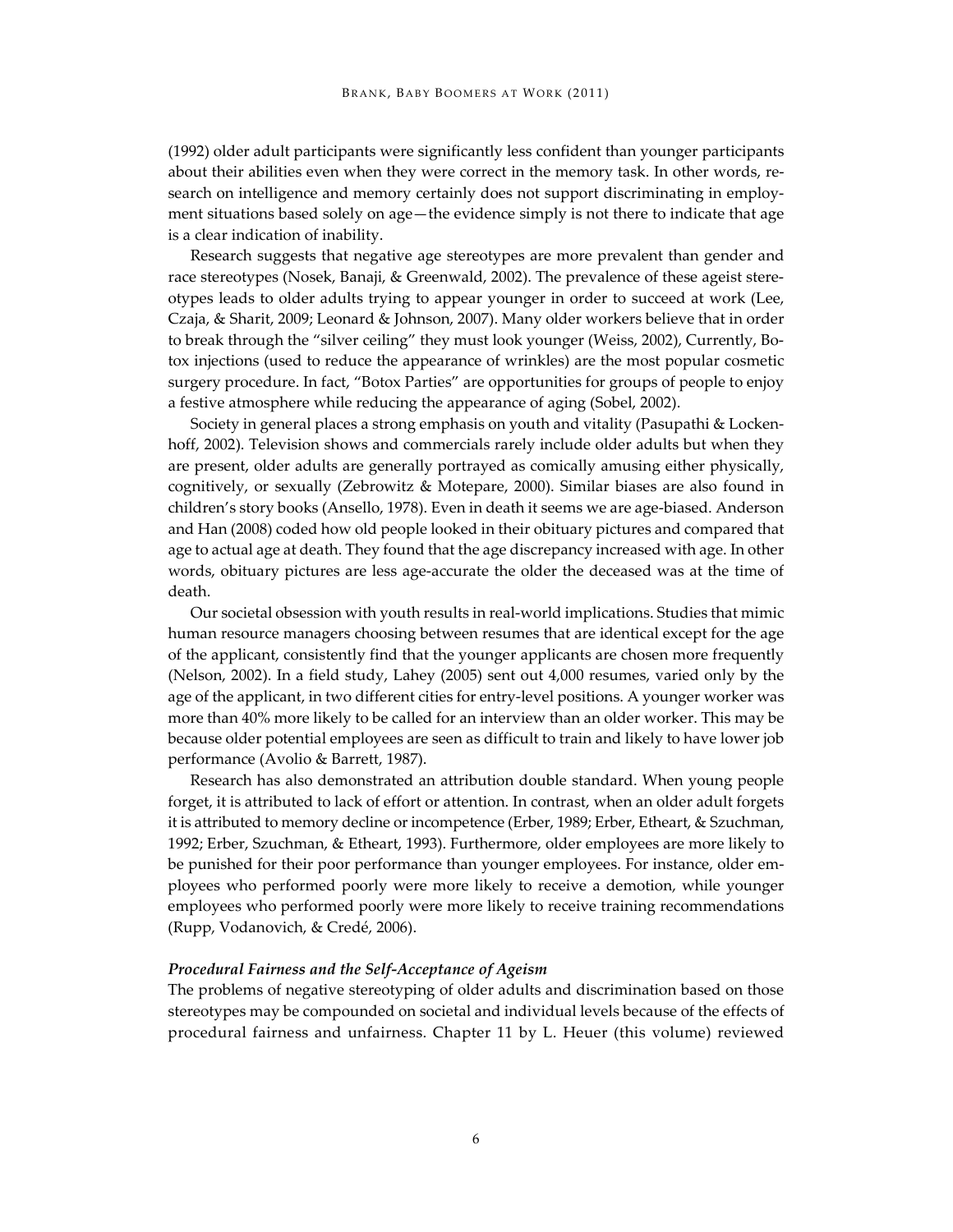procedural justice research for the purposes of discrimination against individuals with disabilities, but I will extend his review to apply specifically to the older worker.

Procedural justice research has taught us that workers who are fired or not hired in a discriminatory way will value fair processes when making determinations of satisfaction. The way people are treated—the procedures employed—can affect how satisfied they are independent of the outcome or the outcome fairness (Thibaut & Walker, 1975, 1978). Further, the treatment that a person receives (e.g., being asked to provide input) provides information about a person's standing and value within the group (Lind & Tyler, 1988; Tyler, 1989). Chapter 11 by L. Heuer (this volume) provides empirical evidence that the following three concepts may moderate the influence of procedural fairness: (1) a person's notion of deservingness, (2) the different notions of procedural fairness between a decision maker and a decision recipient, and (3) what members of other groups think about the person's group. For the purposes of age discrimination, the first and third—deservingness and ingroup versus out-group—are important considerations and are discussed next.

Heuer's research suggests that a person's notion of their own deservingness of respect contributes to their beliefs about how fairly they were treated. In other words, a person who is involved in undesirable behavior or attributes will not be seen as deserving of fair, respectful, and unbiased treatment. Based on various empirical findings and theories, a nondisabled or disabled worker's motive (e.g., just world belief, own group superiority, group inequality justification) can create a belief that a person with disabilities has less because they deserve less and therefore deserve less fair treatments. Because the deservingness effect can influence judgments of one's *own* deservingness, older workers might view inability to obtain or retain employment as what they deserve. In fact, because they are in the disadvantaged position of being older they may further justify the inequalities they experience on the job. These same feelings of worthlessness may decrease the likelihood that an older person would pursue a discrimination case. Further, older applicants may even change their expectations for the type of employment they can obtain (Berger, 2009). This lowered expectation means that an older adult's feelings of inadequacies are so deeply ingrained that they may not feel worthy to even apply for some jobs, which means the discrimination is possibly occurring at a deeper level than can be detected through the legal system.

The role of the group has been an integral component in procedural fairness research, but chapter 11 by L. Heuer (this volume) describes the intergroup, rather than only the intragroup effect. We know that respect can provide us with information about our standing within our own group, and Heuer's recent work suggests that respect may also tell us something about what the out-group thinks of our in-group. In each of his described studies, regardless of the group or the source, when respect was present then procedures were judged to be fairer. Heuer further suggests that if the workers with disabilities view themselves as having a collective social identity, and they view that social identity as the reason for their disadvantage, then the mistreatment they receive could increase their desire, and formulation of, a movement to obtain equal access and fair treatment. Because of the lifecourse segmentation and segregation based on age (Hagestad & Uhlenberg, 2005), the collective social identity of older adults may be as strong as or stronger than the collective social identity Heuer describes for people with disabilities. Our general social structure is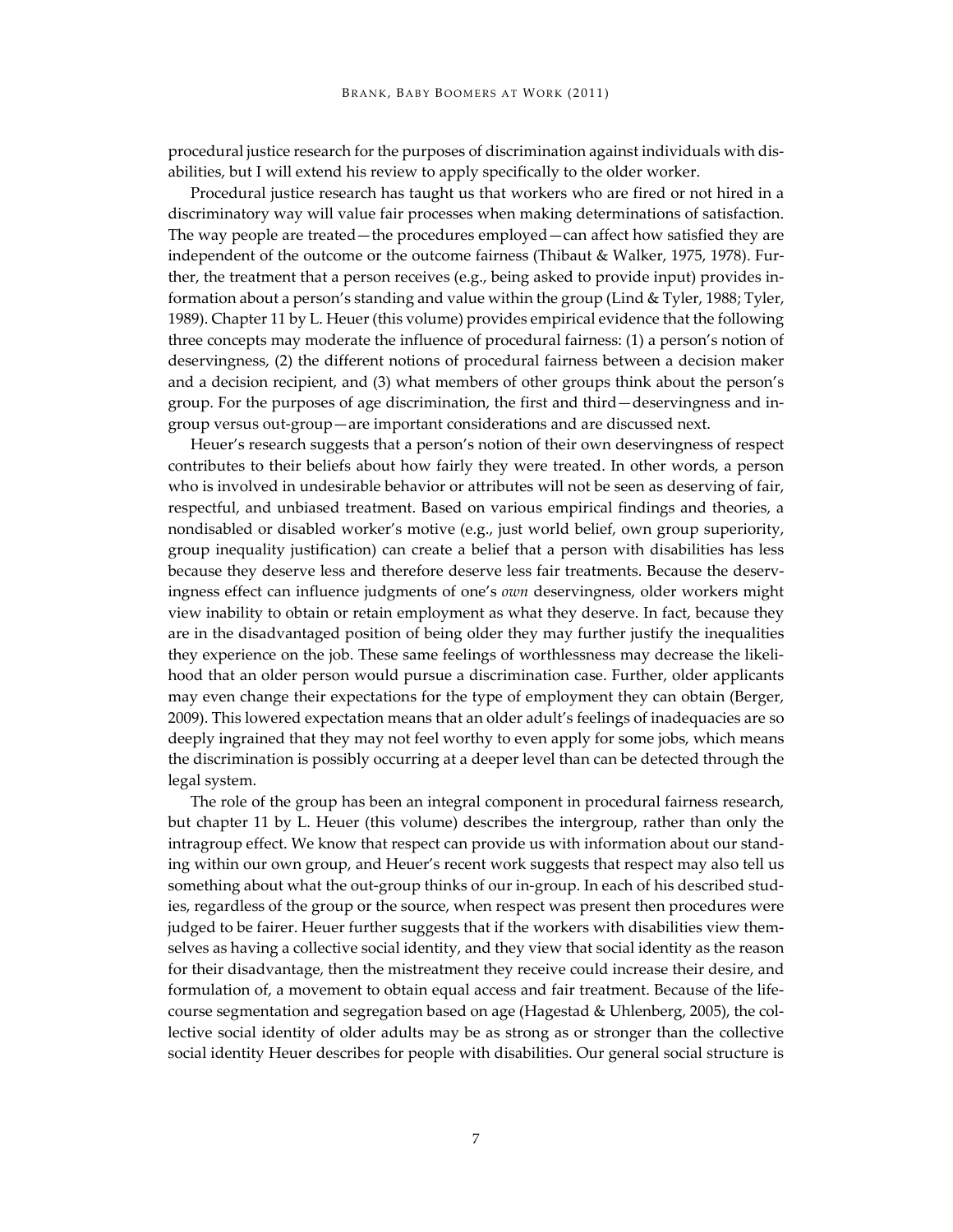based on a segregation that imposes age-based restrictions upon children and juveniles while providing retirement benefits and social services for older adults. For the rest of the age groups, the focus is on increasing wealth and offspring (Hagestad & Uhlenberg, 2006) with the family being the one place that people of different generations interact. In fact, older adults are generally segregated into different activities and separate places of residence (e.g., assisted living facilities or nursing homes). This clear segmentation of our society combined with the strong organizational power of groups such as the AARP (formerly the American Association of Retired Persons) it seems likely that older adults, similar to people with disabilities, would view themselves as having a collective social identity, which will increase the likelihood that they will attempt to obtain fairness and equality.

It is possible that having a collective social identity would increase the likelihood of dissatisfaction and result in oppositional action, but when an older adult is treated as if they are incompetent they may act in stereotype-confirming ways, otherwise known as stereotype assimilation. Research that exposes older adult participants to ageist stereotypes leads to the participants acting consistent with the stereotypes (Horton, Baker, Pearce, & Deakin, 2008). Eventually, this stereotype assimilation can lead to an actual decrease in older adults' abilities (Bugental & Hehman, 2007), even when the older adults are unaware they have been primed with negative aging stereotypes (Levy, 1996). Therefore, older adults who are repeatedly exposed to negative ageist stereotypes in the workplace and other interactions can assimilate to those stereotypes, which can lead to actual decreases in ability.

By combining Heuer's deservingness element of procedural fairness with stereotype assimilation research, we can surmise that older adults might not view themselves as deserving of respect. The negative and discriminatory treatment they receive may influence their notions of their own abilities, which could influence actual abilities. That means that an older adult may be treated as if they are incompetent, resulting in them believing they are less competent, and acting less competent. These issues of competency combined with feeling that they deserve less respect, older adults may be less likely to raise objections to negative and discriminatory treatment because they view the negative treatment as getting what they deserve. Obviously, this cyclical spiral toward self-devaluation should be addressed, but are laws against it the solution?

#### **Legislation Against Age Discrimination Is Not the Answer**

When we hear that someone has cancer, we would all like to blame a specific cause, but passing legislation against cancer will not stop its spread. On the other hand, legislation against cancer-causing agents such as asbestos has reduced the spread of lung cancer. In order to be able to pass that legislation, researchers had to first determine that asbestos was causing lung cancer. Psychological research on ageism is relatively new (Nelson, 2002), and research on the causes of ageism is scant compared to the causes of other forms of discrimination. Some believe that ageism is caused by the fear and misunderstanding of what growing old will entail (Martens, Goldenberg, & Greenberg, 2005; Nelson, 2005).

Terror Management Theory (Greenberg, Pyszczynski, & Solomon, 1986) explains this fear as coming from the apprehension of one's own death (see chapter 2 by T. D. Nelson, this volume). Interacting with older adults is believed to increase mortality salience, which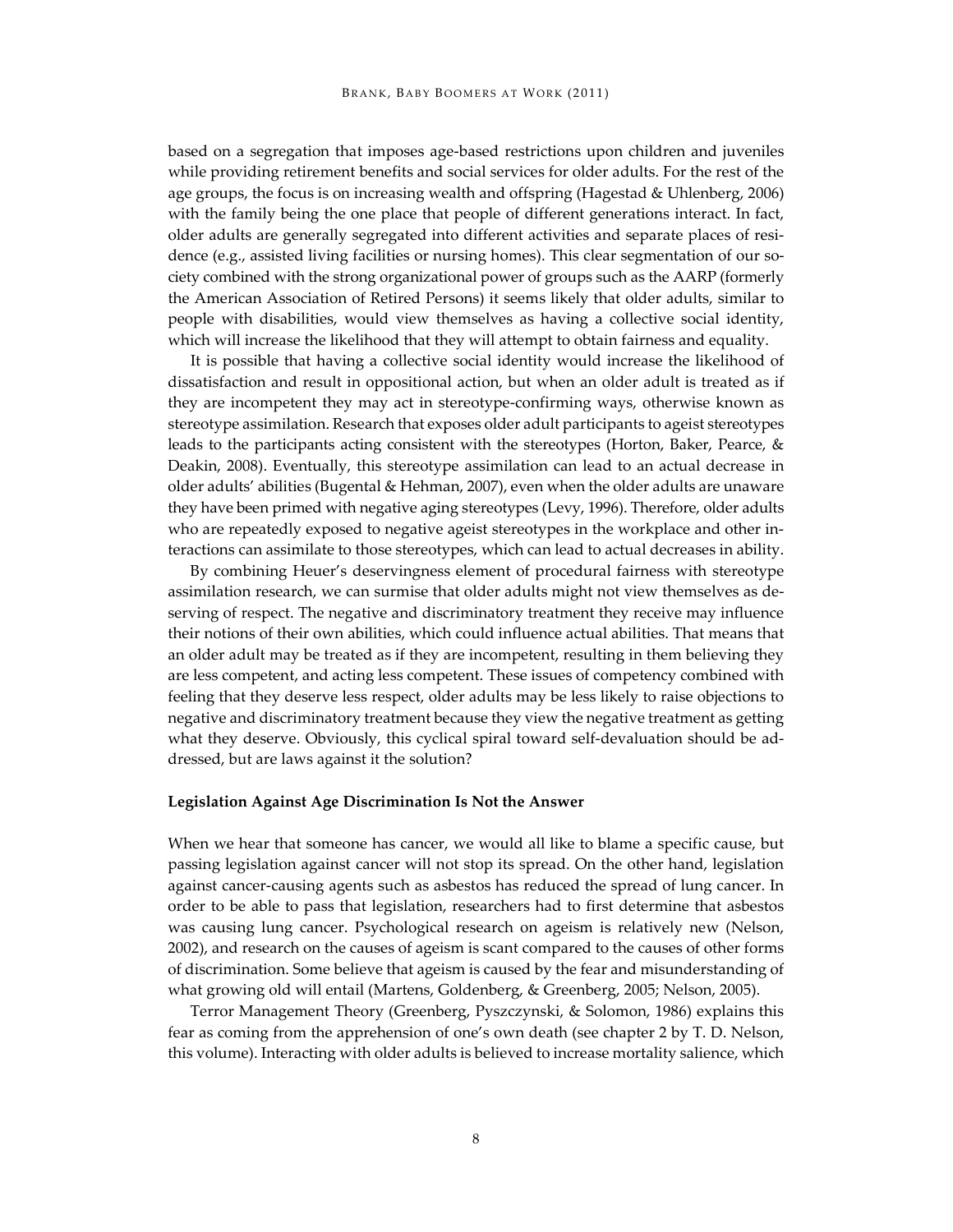increases anxiety. Specifically, when young people are made mortality salient, they will harden their stereotypes against older adults because confronting older age reminds the younger person that death is inevitable (Martens et al., 2005). The anxiety and fear that are associated with death lead to blaming older people. Blaming someone for getting older allows younger people to trick themselves into believing that they will not also eventually grow old (and eventually die). Pursuant to Terror Management Theory, we can respond to the misfortunes of others by believing that the same result will not befall us. In all likelihood, such a belief is true for fears of becoming other groups that experience discrimination. Most people will not become disabled, another gender, or another race. In contrast, more than most of us will die.

Although somewhat compelling, Terror Management Theory is not a universally accepted rationale for ageism (Lerner, 1997), and it falls short in explaining the worldview defense and stereotypical attitudes toward the elderly. First, Terror Management Theory postulates that a person relies on their cultural worldview as the one constant aside from the knowledge of their death. Therefore, those who are in the out-group represent a different worldview and threaten one's own worldview. The main problem is that older people are supporters of the cultural worldview and therefore do not generally threaten the worldview (Greenberg, Schimel, & Martens, 2002) and should therefore comfort rather than distress a young person. Second, Terror Management Theory does not explain the dichotomous stereotyping of older adults. Stereotyping research informs us that older adults are generally seen as "doddering, but dear" (Cuddy & Fiske, 2002). Fiske and her colleagues have found that people often categorize based on two distinct dimensions—competence and warmth (Fiske, Xu, Cuddy, & Glick, 1999). Older adults generally are categorized as low on competence and high on warmth, which is similar to people with mental or physical disabilities. The resulting prejudice is generally one of pity and sympathy, in other words, a paternalistic prejudice rather than an intentionally malicious prejudice.

Another possible cause of ageism beyond a potential fear of death and sympathy for the aged may simply be the way we segregate our society based on age. It has become quite rare, outside the family, for people of different age groups to interact (Hagestad  $\&$ Uhlenberg, 2006). Even within the family, we segregate the older members and only interact on limited and infrequent occasions. The misunderstanding of growing older may result partly from a simple lack of knowledge.

If the underlying reason for our ageist beliefs stem from fear of dying, sympathy, or misunderstanding, then the consequences of age discrimination must be distinguished from the consequences of racial or gender discrimination. These other forms of discrimination are generally believed to stem from hate or power differential goals. The underlying reason for the discrimination should dictate how it is addressed.

A first step in the process should be a general awareness among researchers of the need for elder research as it relates to psychology and law (see Brank, 2007). More specifically, research should endeavor to determine the causes of ageism. It seems fairly clear that ageism occurs, but why? Are we ageist because we fear death, we feel sorry for the aged, we misunderstand the aging process, we see older adults as a threat to our worldview, or a completely different reason? Cross-cultural studies are extremely important for these questions. For instance, some cultures routinely have three or four generations living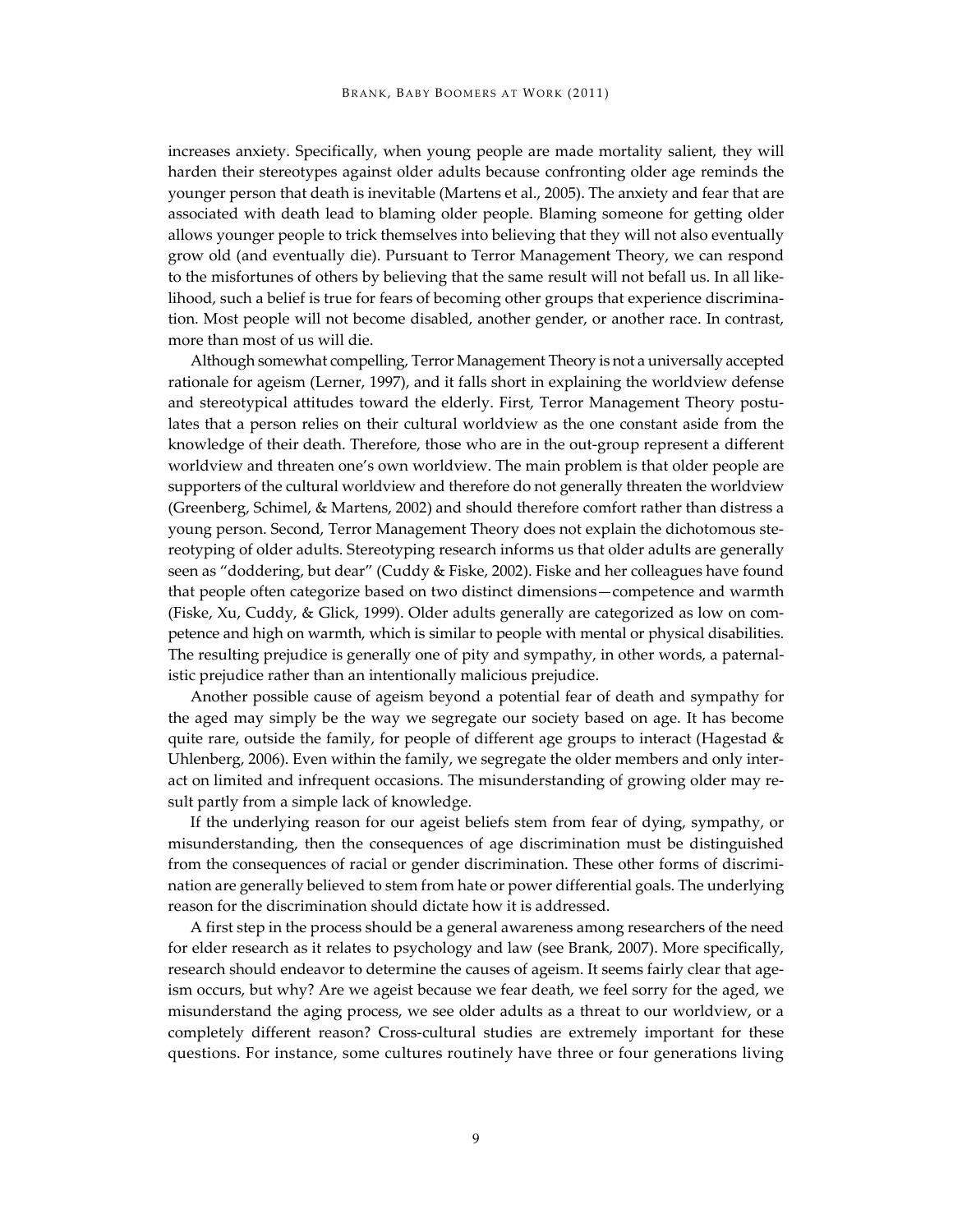together while others do not. Does the increased familiarity with aging decrease ageism? A societal conflict is inevitable when we combine the physical degeneration, the increased life expectancy most people enjoy, and the dichotomous stereotypes about older adults. Because of the high stakes and competition for limited resources (i.e., jobs and salaries), the workplace has been one setting for this societal conflict. Unfortunately, we have responded by legislatively prohibiting age discrimination rather than first seeking to understand what is causing ageism and why it is rampant.

**Acknowledgment** – The author wishes to thank Lindsey E. Wylie for her insightful comments on earlier drafts of this chapter.

#### **Notes**

- 1. The ADEA applies to employers with 20 or more employees, although many states have laws that include all or most employers.
- 2. But note that the Court in *Gross v. FBL Fin. Serv., Inc.* (2009) stated that the *McDonald* evidentiary framework may not apply in ADEA cases.

## **References**

- Adams, W. E. (2000). Elders in the courtroom. In M. B. Rothman, B. D. Dunlop, & P. Entzel (Eds.), *Elders, crime, and the criminal justice system: Myth, perceptions, and reality in the 21st century* (pp. 87– 103). New York: Springer.
- Age Discrimination in Employment Act, 29 U.S.C. § 621 (1967).
- Anderson, K. A., & Han, J. (2008). An exploration of ageism and sexism in obituary photographs: 1967–1997. *Omega: Journal of Death and Dying*, *58(*4), 335–345.
- Ansello, E. F. (1978). Ageism: The subtle stereotype. *Childhood Education*, *54(*3), 118–122.
- Arias, E. (2006, April 19). United States life tables, 2003. *National Vital Statistic Reports*, *54*(14).
- Avolio, B. J., & Barrett, G. J. (1987). Effects of age stereotyping in a simulated interview. *Psychology and Aging*, *2*, 56–63.
- Beier, M. E., & Ackerman, P. L. (2003). Determinants of heath knowledge: An investigation of age, gender, abilities, personality, and interests. *Journal of Personality and Social Psychology*, *84(*2), 439–447.
- Bell v. Raytheon, 2009 WL 2365454 (D. Tex.).
- Berger, E. D. (2009). Managing age discrimination: An examination of the techniques used when seeking employment. *The Gerontologist*, *49*, 317–332.
- Bessey, B. L., & Ananda, S. M. (1991). Age discrimination in employment: An interdisciplinary review of the ADEA. *Research on Aging*, *13*, 412–457.
- Bliss, M. (1991). *William Osler: A life in medicine*. New York: Oxford University Press.
- Brank, E. M. (2007). Elder research: Filling an important gap in psychology and law. *Behavioral Sciences and the Law*, *25*(*5*), 701–716.
- Bugental, D. B., & Hehman, J. A. (2007). Ageism: A review of research and policy implications. *Social Issues and Policy Review*, *1*(1), 173–261.

Bush v. Dictaphone, 161 F.3d 363 (6th Cir. 1998).

Butler, R. N. (2009). Combating ageism. *International Psychogeriatrics*, *21*(*2*), 211.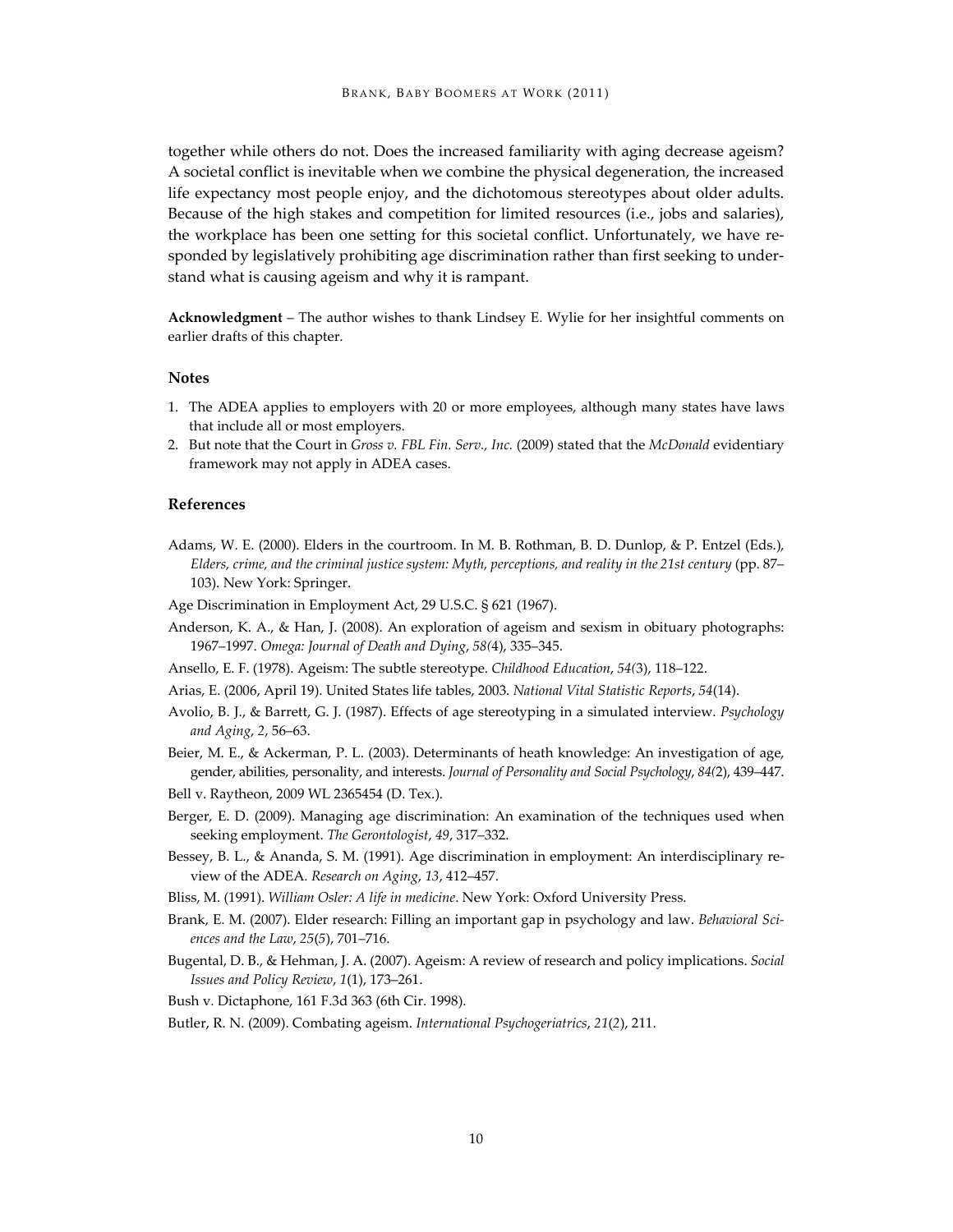- Crosby, F. J., & Dovidio, J. F. (2008). Discrimination in America and legal strategies for reducing it. In E. Borgida & S. T. Fiske (Eds.), *Beyond common sense: Psychological science in the courtroom*. Malden, MA: Blackwell Publishing.
- Cuddy, A. J. C., & Fiske, S. T. (2002). Doddering but dear: Process, content, and function in stereotyping of older persons. In T. D. Nelson (Ed.), *Ageism: Stereotyping and prejudice against older persons*. Cambridge, MA: MIT Press.
- Dunkin, J. J., & Kasl-Godley, J. E. (2000). Psychological changes with normal aging. In B. J. Sadock & V. A. Sadock (Eds.), *Comprehensive textbook of psychiatry* (7th ed., pp. 2980–2988). Philadelphia: Lippincott, Williams, and Wilkins.
- Dunlop, B. D., Rothman, M. B., & Entzel, P. (2000). Epilogue: Policy implications for the 21st century. In M. B. Rothman, B. D. Dunlop, & P. Entzel (Eds.), *Elders, crime, and the criminal justice system: Myth, perceptions, and reality in the 21st century* (pp. 331–358). New York: Springer.
- EEOC v. Maricopa Co, 220 Fed. Appx. 733 (9th Cir. 2007).
- Eglit, H. (1986). The age discrimination in employment act's forgotten affirmative defense: The reasonable factors other than age exception. *Boston University Law Review*, *66*, 155–226.
- Elster, C. H. (2006). *What in the word? Wordplay, word lore, and answers to your perkiest questions about language*. Orlando, FL: Harcourt Books.
- Erber, J. T. (1989). Young and older adults' appraisal of memory failures in young and older adult target person. *Journal of Gerontology: Psychological Sciences*, *44*, 170–175.
- Erber, J. T., Etheart, M. E., & Szuchman, L. T. (1992). Age and forgetfulness: Perceivers' impressions of targets' capability. *Psychology and Aging*, *7*, 479–483.
- Erber, J. T., Szuchman, L. T., & Etheart, M. E. (1993). Age and forgetfulness: Young perceivers' impressions of young and old neighbors. *International Journal of Aging and Human Development*, *37*, 91–103.
- Fiske, S. T., Xu, J., Cuddy, A. C., & Glick, P. (1999). (Dis)respecting versus (dis)liking: Status and interdependence predict ambivalent stereotypes of competence and warmth. *Journal of Social Issues*, *55*, 473–489.
- Fixes limit of man's usefulness at forty: Dr. Osler asserts belief that value to the world ends then. (1905, February 24). *The New York Times*.
- Frolik, L. A., & Barnes, A. M. (2007). *Elder law: Cases and materials*. Newark, NJ: Matthew Bender & Company.
- Glanzman v. Metropolitan Management Corporation, 391 F.3d 506 (3rd Cir. 2004).
- Graebner, W. (1984). Help wanted: Age discrimination in Buffalo, New York, 1895–1935. *New York History*, *65*, 349–365.
- Green, M. (2005). Addressing race discrimination under Title VII after forty years: The promise of ADR as interest-convergence. *Howard Law Journal*, *48*, 937–970.
- Greenberg, J., Pyszczynski, X., & Solomon, S. (1986). The causes and consequences of a need for selfesteem: A terror management theory. In R. F. Baumeister (Ed.), *Public self and private self* (pp. 189– 212). New York: Springer.
- Greenberg, J., Schimel, J., & Martens, A. (2002). Ageism: Denying the face of the future. In T. Nelson (Ed.), *Ageism: Stereotyping and prejudice against older persons* (pp. 27–48). Cambridge, MA: MIT Press.
- Gross v. FBL Financial Services, Inc., 129 S. Ct. 2343 (2009).
- Hagestad, G. O., & Uhlenberg, P. (2005). The social separation of old and young: A root of ageism. *Journal of Social Issues*, *61*, 343–360.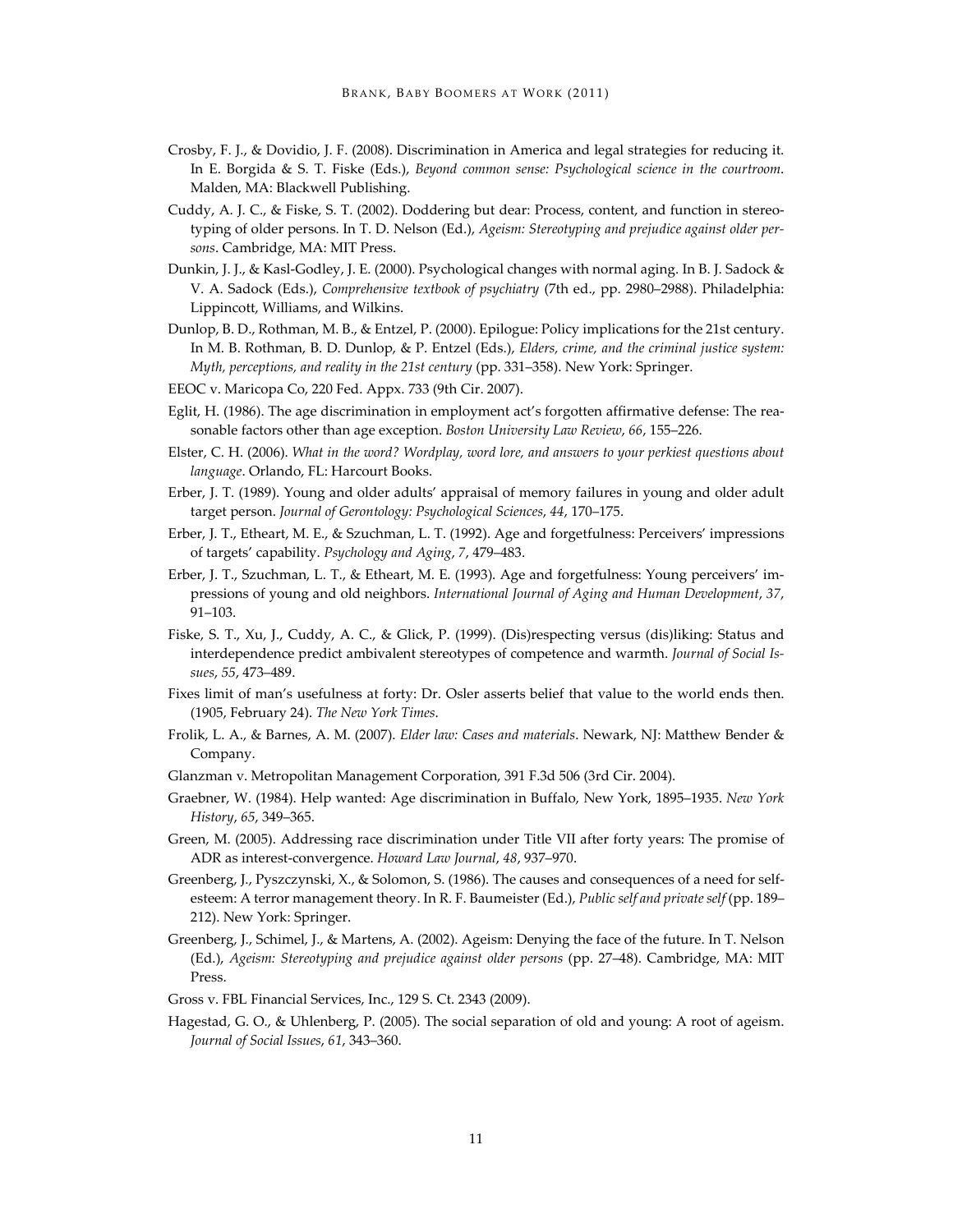- Hagestad, G. O., & Uhlenberg, P. (2006). Should we be concerned about age segregation? Some theoretical and empirical explorations. *Research on Aging*, *28*, 638–653.
- Horton, S., Baker, J., Pearce, G. W., & Deakin, J. M. (2008). On the malleability of performance: Implications for seniors. *Journal of Applied Gerontology*, *27*(*4*), 446.
- Jarvik, L. F., & Small, G. W. (2000). Geriatric psychiatry: Introduction. In B. J. Sadock, & V. A. Sadock (Eds.), *Comprehensive textbook of psychiatry* (7th ed., pp. 2980–2988). Philadelphia: Lippincott, Williams and Wilkins.
- Labriola, D. J. (2009). "But I'm Denny Crane!": Age discrimination in the legal profession after *Sidley*. *Albany Law Review*, *72*, 367–386.
- Lahey, J. N. (2005). *Do older workers face discrimination?* Center for retirement research. Issue brief, no. 33. Boston: Boston College, Center for Retirement Research.
- Lee, C. C., Czaja, S. J., & Sharit, J. (2009). Training older workers for technology-based employment. *Educational Gerontology*, *35*, 15–31.
- Leonard, R., & Johanson, S. (2007). Policy and practices relating to the active engagement of older people in the community: A comparison of Sweden and Australia. *International Journal of Social Welfare*, *17*, 37–45.
- Lerner, M. J. (1997). What does the belief in a just world protect us from: The dread of death or the fear of undeserved suffering? *Psychological Inquiry*, *8*, 29–32.
- Levy, B. (1996). Improving memory in old age by implicit self-stereotyping. *Journal of Personality and Social Psychology*, *71*, 1092–1107.
- Lind, E. A., & Tyler, T. R. (1988). *The social psychology of procedural justice*. New York: Plenum.
- Martens, A., Goldenberg, J. L., & Greenberg, J. (2005). A terror management perspective on ageism. *Journal of Social Issues*, *61*, 223–239.
- McCann, R., & Giles, H. (2002). Ageism in the workplace: A communication perspective. In T. Nelson (Ed.), *Ageism: Stereotyping and prejudice against older persons* (pp. 163–198). Cambridge, MA: MIT Press.
- Miller, R. A. (1999). Kleemeier award lecture: Are there genes for aging? *Journal of Gerontology*, *54A*, B297–B307.
- Nelson, T. D. (2002). *Ageism: Stereotyping and prejudice against older persons*. Cambridge, MA: MIT Press.
- Nelson, T. D. (2005). Ageism: Prejudice against our feared future self. *Journal of Social Issues*, *61*(*2*), 207–221.
- Nosek, B. A., Banaji, M. R., & Greenwald, A. G. (2002). Harvesting implicit group attitudes and beliefs from a demonstration website. *Group Dynamics*, *6*, 101–115.
- O'Connor v. Consolidated Coin Caterers Corporation, 516 U.S. 1040 (1996).
- Parkin, A. J., & Walter, B. M. (1992). Recollective experiences, normal aging, and frontal dysfunction. *Psychology and Aging*, *7*, 290–298.
- Pasupathi, M., & Lockenhoff, C. E. (2002). Ageist behavior. In T. Nelson (Ed.), *Ageism: Stereotyping and prejudice against older persons* (pp. 201–246). Cambridge, MA: MIT Press.
- Reeves v. Sanderson Plumbing, 530 U.S. 133 (2000).
- Rupp, D. E., Vodanvich, S. J., & Crede, M. (2006). Age bias in the workplace: The impact of ageism and causal attributions. *Journal of Applied Social Psychology*, *36*(6), 1337–1364.
- Sobel, H. D. (2002). A common goal. *International Journal of Cosmetic Surgery and Aesthetic Dermatology*, *4*, 153.